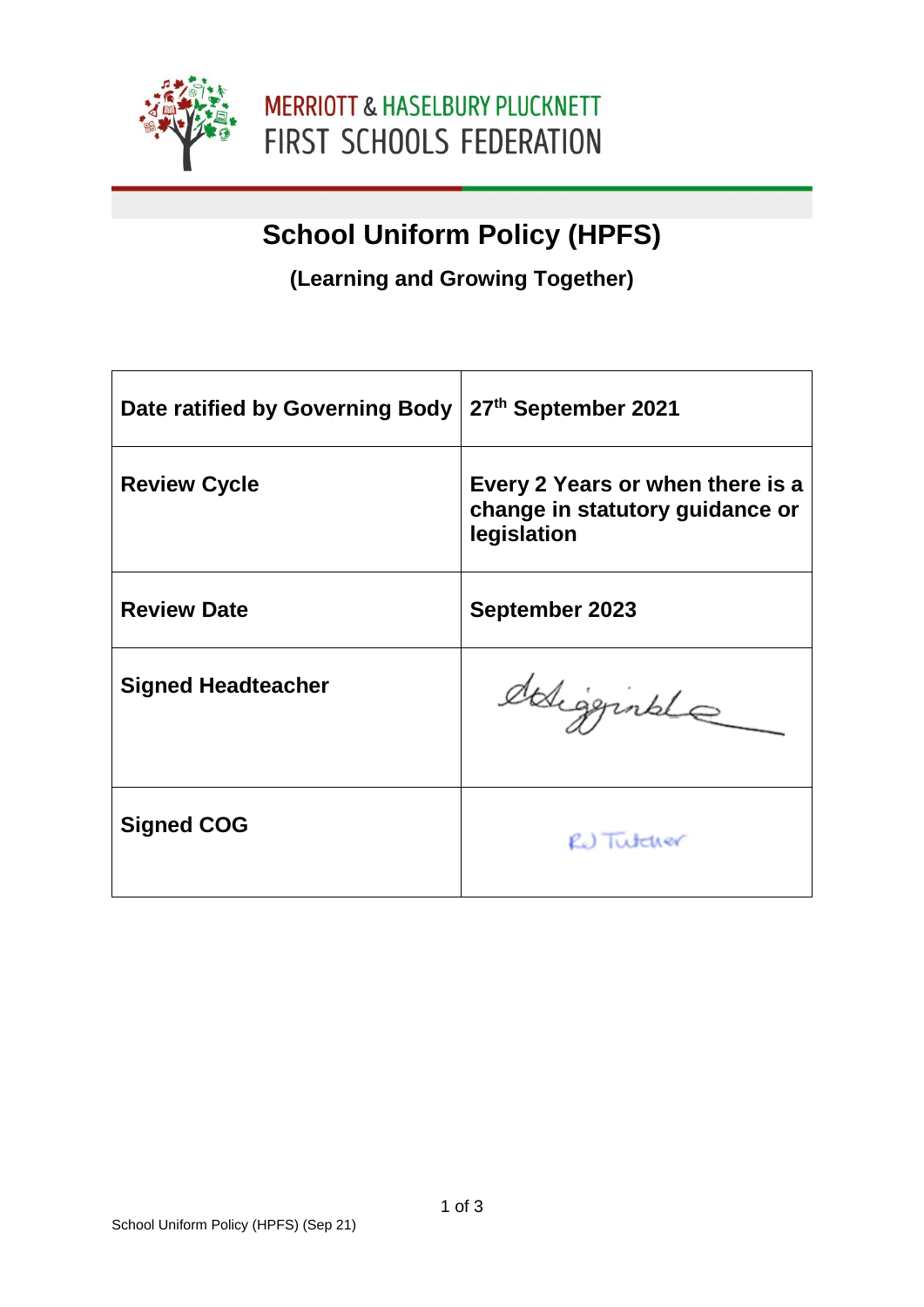

# **MERRIOTT & HASELBURY PLUCKNETT** FIRST SCHOOLS FEDERATION

### **1. Introduction**

At Haselbury Plucknett First School, it is our school policy that all children wear school uniform when attending school, or when participating in school-organised events outside normal school hours. School uniform and presentation plays a valuable role in contributing to the ethos of the learning environment and sets an appropriate tone. It instils pride, supports positive behaviour and discipline, and encourages identity with the school.

**2. Aims and objectives** Our policy on school uniform is based on the belief that school uniform:

- a. Promotes a sense of pride in our school.
- b. Helps to create a sense of community and belonging towards the school.
- c. Identifies the children with the school.
- d. Supports our commitment to equality and inclusion.
- e. Is practical, smart and designed with health and safety in mind.

#### **3. Clothing**

- a. Dark green jumper, sweatshirt or cardigan.
- b. A white or dark green polo shirt.
- c. Black or grey trousers, shorts, pinafore or skirt.
- d. Black or grey tights.
- e. White, black or grey socks.
- f. Plain, black, flat shoes or trainers without logos.
- g. In summer a green and white checked dress may also be worn.

### **4. P.E. Kits**

- a. White or dark green t-shirts.
- b. Black or grey shorts.
- c. Trainers / daps (Plimsolls).

d. Children may wish to wear sweatshirts and tracksuits during winter in line with the school colours.

e. It is essential children have a full range of clothing for PE and that their PE kit is named and stored in an appropriate PE bag that is kept in school at all times.

#### **5. Expectations**

a. We expect children to appear tidy and wear their uniform smartly. Shorts, skirts and dresses should be knee length. You are asked to label your child's clothing and PE kits clearly (including shoes), to help prevent clothing from being lost.

b. The wearing of all cosmetic jewellery is strongly discouraged, although children may wear a watch. Children may wear one pair of small stud earrings, these must be removed during PE lessons, or covered with protective tape supplied from home.